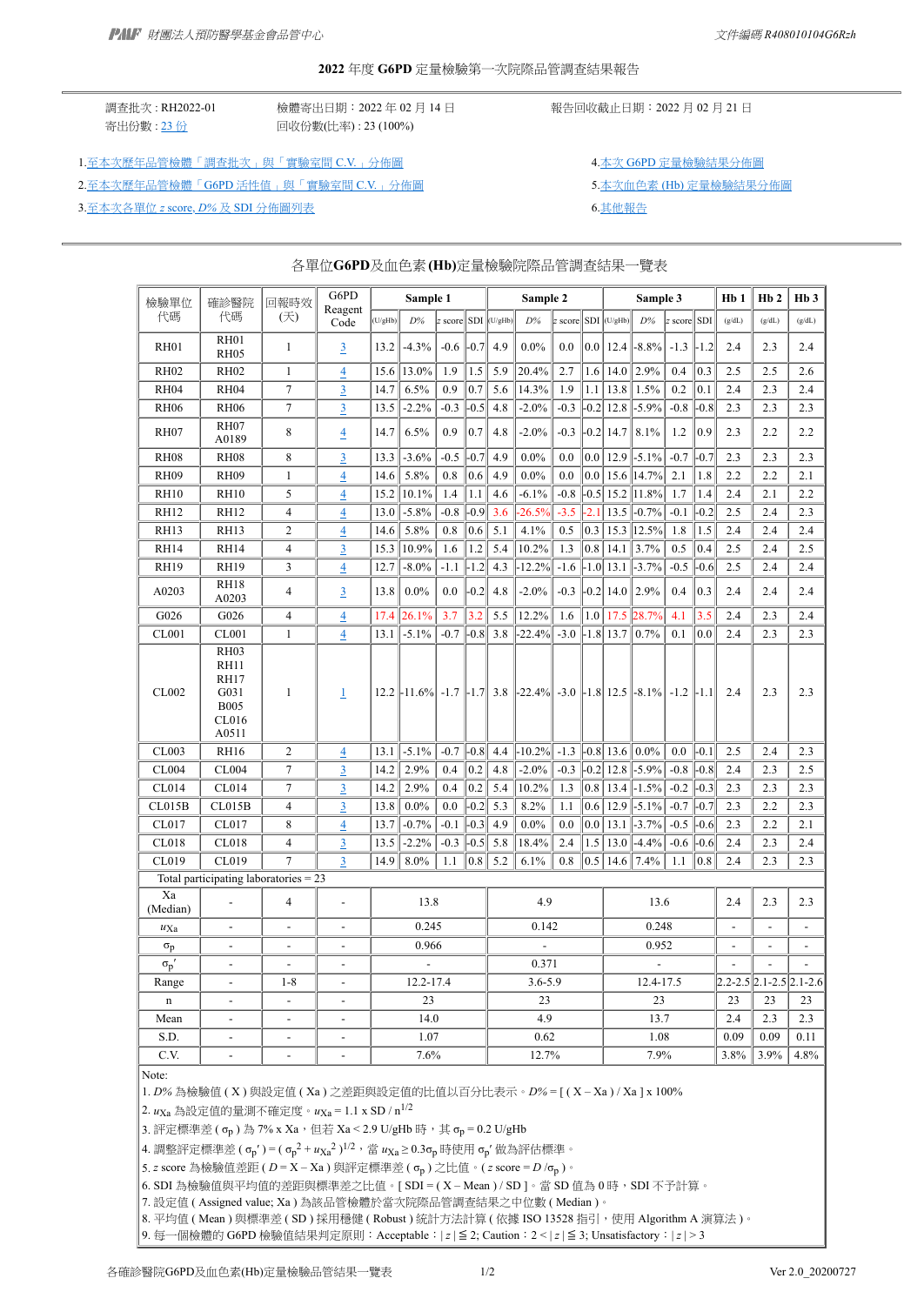| <b>Reagent Kit</b> | G6PD<br>Reagent<br>Code | Lab                                                                                     |
|--------------------|-------------------------|-----------------------------------------------------------------------------------------|
| Innovation         | 3                       | A0203, CL004, CL014,<br>CL015B, CL018, CL019,<br>RH01, RH04, RH06, RH08,<br><b>RH14</b> |
| Lanner             | 4                       | CL001, CL003, CL017,<br>G026, RH02, RH07, RH09,<br>RH10, RH12, RH13, RH19               |
| Trinity            |                         | CL002                                                                                   |

各確診醫院G6PD及血色素(Hb)定量檢驗品管結果一覽表 2/2 2020 2020 20200727 2/2 Ver 2.0\_20200727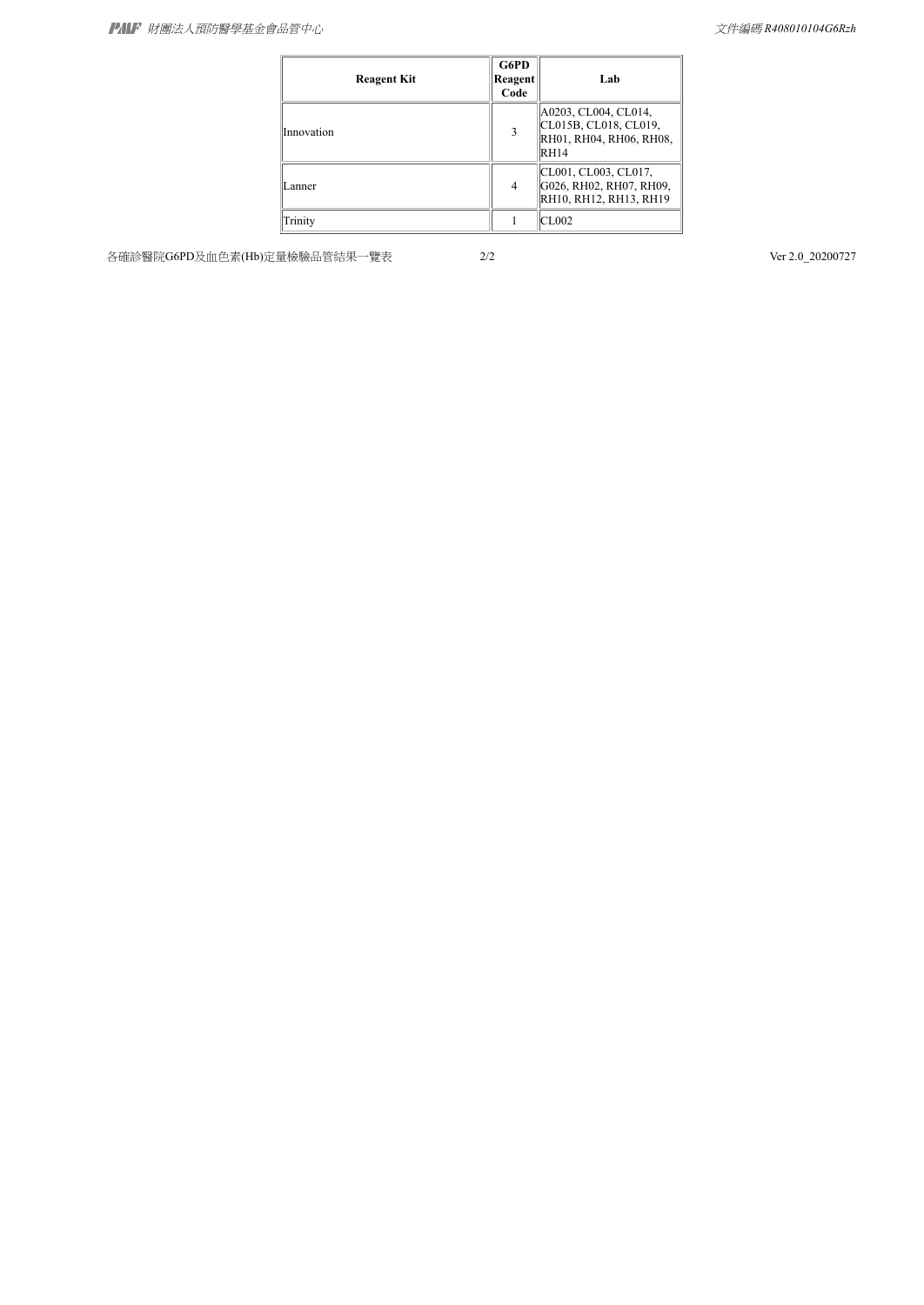# **Long Term Observation of Blood G6PD Quantitative Test EQA Survey Results**

Survey No: RH2022-01 (in green  $\bullet$ )



#### **- Total participants' CV result ploted against G6PD activities** 40% 30% C.V. 20% 10% G6PD<br>(U/eHb) <sup>()</sup> 27  $\mathbf 1$  $\overline{c}$ 3  $\overline{4}$ 5 6 7 8 9 10 11  $12$ 13 14 15 16 17 18 -19 20 21 22 23 24 25 26  $n: 36$ Median of CV: 7.3% Mean of CV: 8.6% SD of CV: 6.1% Range of CV: 3.2%-40% (date: RH2019-02 to RH2022-01) Fig RH-2.2

\* Mean and SD are calculated by Robust method according to ISO 13528 since 2014

備註:1).本次院際品管調查總結報告刊載於網際網路 <https://g6pd.qap.tw>

2).若有任何問題請洽 預防醫學基金會 范美羚小姐。

10699 臺北信維郵局第 624 信箱

電話:(02) 2703-6080

傳真:(02) 2703-6070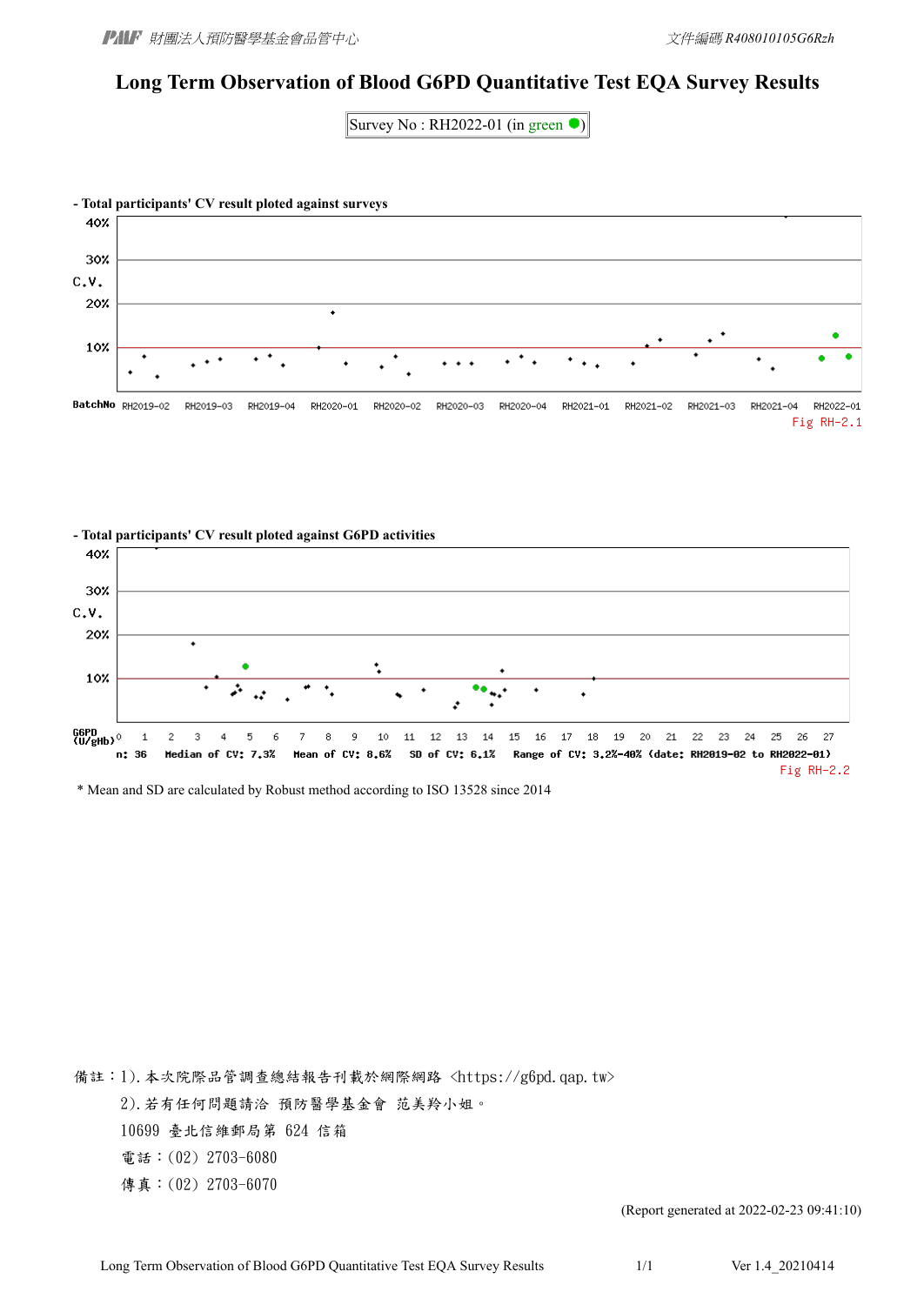G6PD 定量檢驗院際品管調查 G6PD 活性統計分布圖

調查批次:RH2022-01 檢體寄出日期:2022 年 02 月 14 日 報告截止日期:2022 年 02 月 21 日 回收份數(比率): 23 份 (100%)



\*平均值 ( Mean ) 與標準差 ( SD ) 採用 ISO 13528 穩健 ( Robust ) 統計方法計算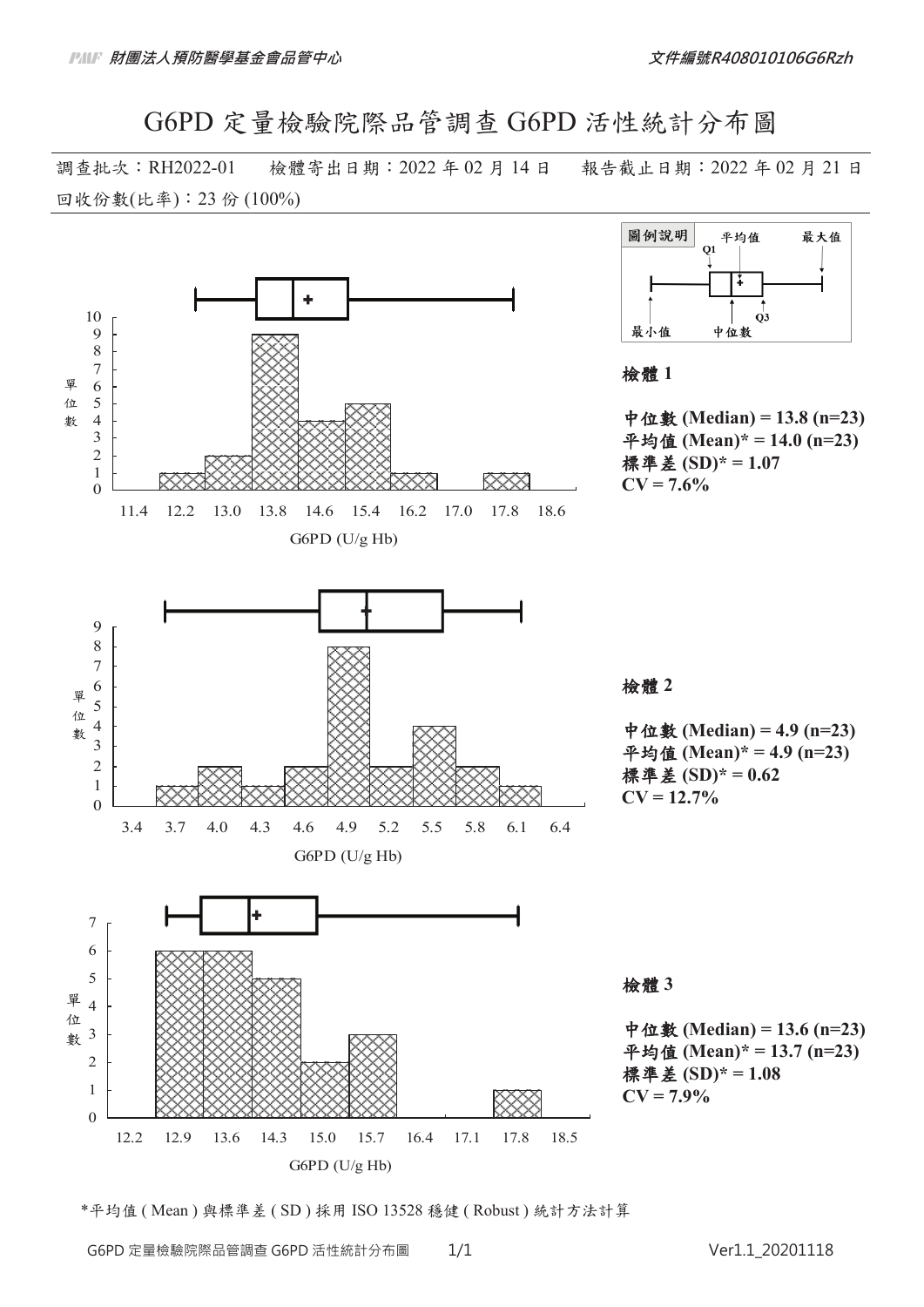# G6PD 定量檢驗院際品管調查結果試劑統計分布圖

調查批次:RH2022-01 檢體寄出日期:2022 年 02 月 14 日 報告截止日期:2022 年 02 月 21日 回收份數(比率): 23 份 (100%)



| <b>Blue 4. 4 and 1.4</b> | . <del>. .</del> | $45.75$ Hz. |
|--------------------------|------------------|-------------|
| 最小值                      | Q1<br>Q3<br>中位數  |             |
|                          |                  |             |

 $35 + 14 + 14$ 

 $x + k$ 

圖例設明

| Reagent | 單位數 | 中位數      | 平均值*   | 標準 差* | 變異係數 |
|---------|-----|----------|--------|-------|------|
| Kit     | (n) | (Median) | (Mean) | (SD)  | (CV) |
| 3       | 11  | 14.0     | 13.8   | 0.75  | 5.4% |
| 4       | 11  | 14.6     | 14.2   | 1.35  | 9.5% |
| All     | 23  | $13.8**$ | 14.0   | 1.07  | 7.6% |

\* Calculated by robust method (ISO 13528; Algorithm A) \*\* Assigned value; Xa Reagent kit 3: Innovation Reagent kit 4: Lanner

 $n < 5$  不予統計



| 似下语 |  |
|-----|--|
|-----|--|

| Reagent<br>Kit | 單位數<br>(n) | 中位數<br>(Median) | 平均值*<br>(Mean) | 標準差*<br>(SD) | 變異係數<br>(CV) |
|----------------|------------|-----------------|----------------|--------------|--------------|
| 3              | 11         | 5.2             | 5.2            | 0.40         | 7.7%         |
| 4              | 11         | 4.8             | 4.7            | 0.76         | 16.2%        |
| All            | 23         | $4.9**$         | 49             | 0.62         | 127%         |

\* Calculated by robust method (ISO 13528; Algorithm A) \*\* Assigned value; Xa Reagent kit 3: Innovation Reagent kit 4: Lanner

 $n < 5$  不予統計



|                |            |                 | 檢體3            |              |              |
|----------------|------------|-----------------|----------------|--------------|--------------|
| Reagent<br>Kit | 單位數<br>(n) | 中位數<br>(Median) | 平均值*<br>(Mean) | 標準差*<br>(SD) | 變異係數<br>(CV) |
| 3              | 11         | 13.0            | 13.3           | 0.59         | 5.7%         |
| 4              | 11         | 14.0            | 14.4           | 1.23         | 8.5%         |
| All            | 23         | $13.6***$       | 13.7           | 1.08         | 7.9%         |

\* Calculated by robust method (ISO 13528; Algorithm A)

\*\* Assigned value; Xa

Reagent kit 3: Innovation

Reagent kit 4: Lanner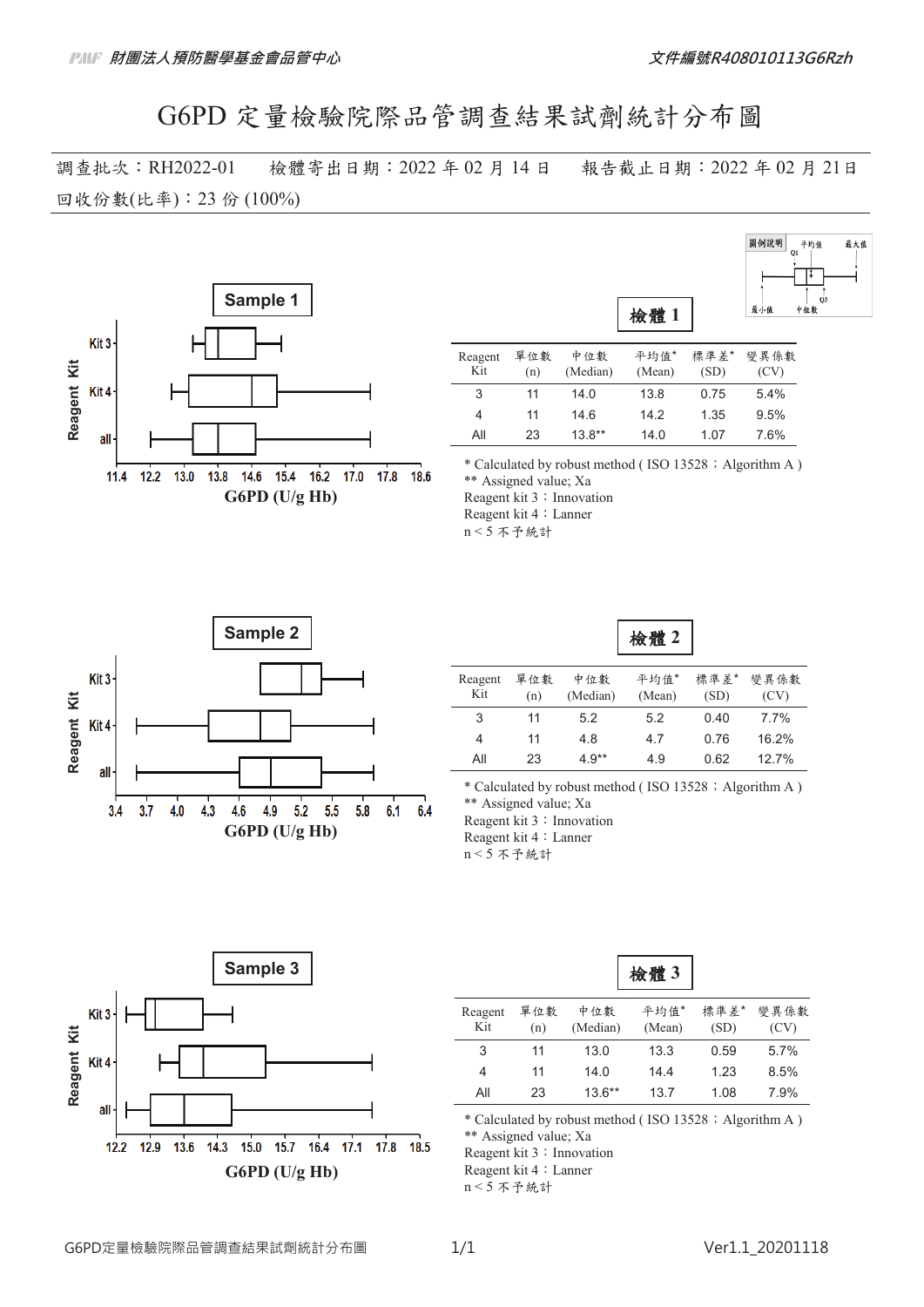G6PD 定量檢驗院際品管調查 Hb 結果統計分布圖

調查批次:RH2022-01 檢體寄出日期:2022 年 02 月 14 日 報告截止日期:2022 年 02 月 21 日 回收份數(比率): 23 份 (100%)



\*平均值 ( Mean ) 與標準差 ( SD ) 採用 ISO 13528 穩健 ( Robust ) 統計方法計算